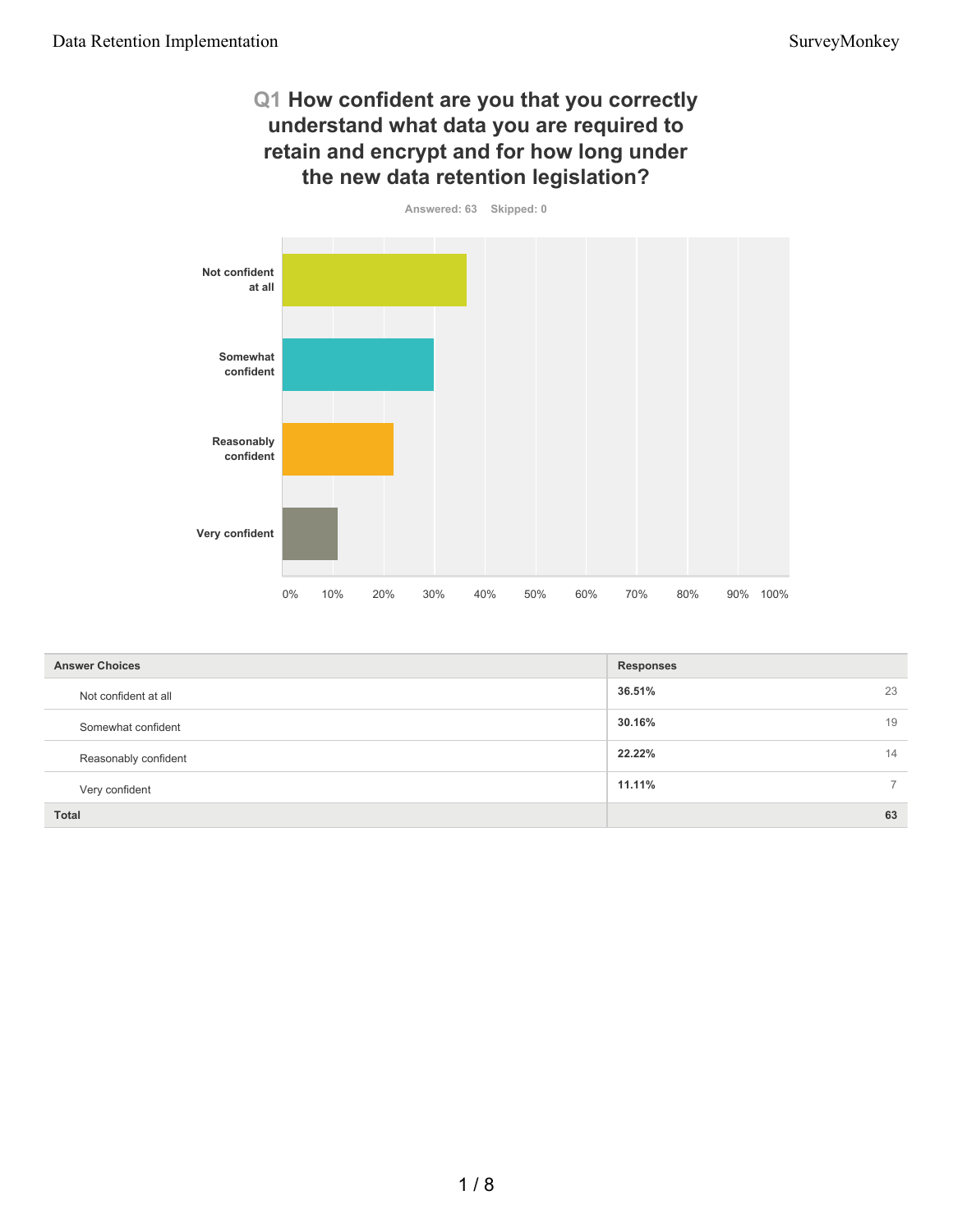# **Q2 Will you be fully compliant with the new data retention and encryption obligations by 13 October 2015 WITHOUT needing to submit a Data Retention Implementation Plan?**



| <b>Answer Choices</b> | <b>Responses</b> |
|-----------------------|------------------|
| Yes                   | 16.13%<br>10     |
| No                    | 83.87%<br>52     |
| Total                 | 62               |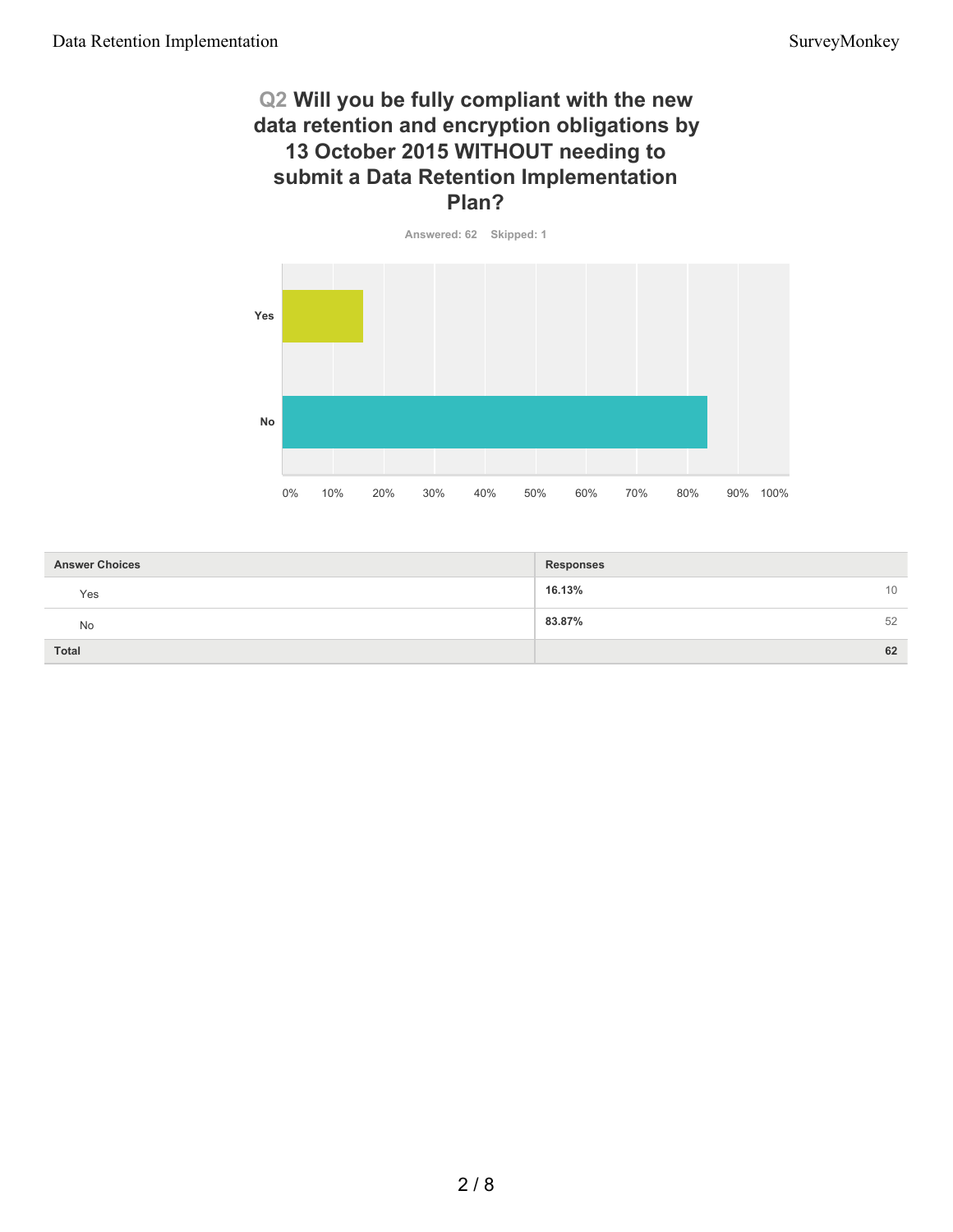

| <b>Answer Choices</b>         | <b>Responses</b> |    |
|-------------------------------|------------------|----|
| Yes                           | 57.69%           | 30 |
| Not yet but I will do so soon | 23.08%           | 12 |
| <b>No</b>                     | 19.23%           | 10 |
| Total                         |                  | 52 |

#### 3 / 8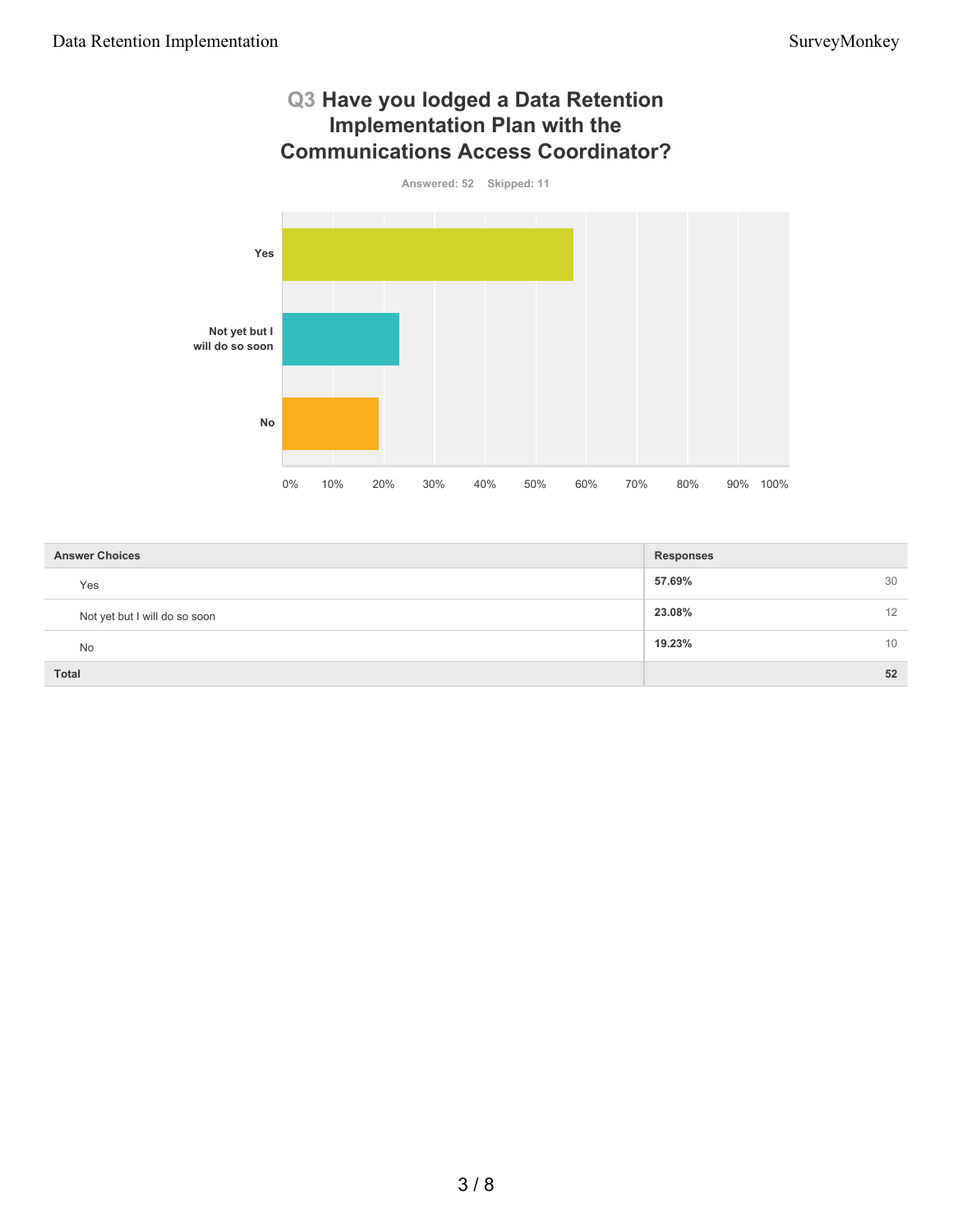

| Q4 Has your Data Retention Implementation |
|-------------------------------------------|
| Plan been approved?                       |

| <b>Answer Choices</b>                                                                    | <b>Responses</b> |    |
|------------------------------------------------------------------------------------------|------------------|----|
| Yes, through express approval by the Communications Access Coordinator                   | $6.90\%$         |    |
| Yes, through lapse of 60 calendar days                                                   | 3.45%            |    |
| No, Communications Access Coordinator requested amendments, final approval still pending | 13.79%           |    |
| No, I have not heard back yet                                                            | 75.86%           | 22 |
| <b>Total</b>                                                                             |                  | 29 |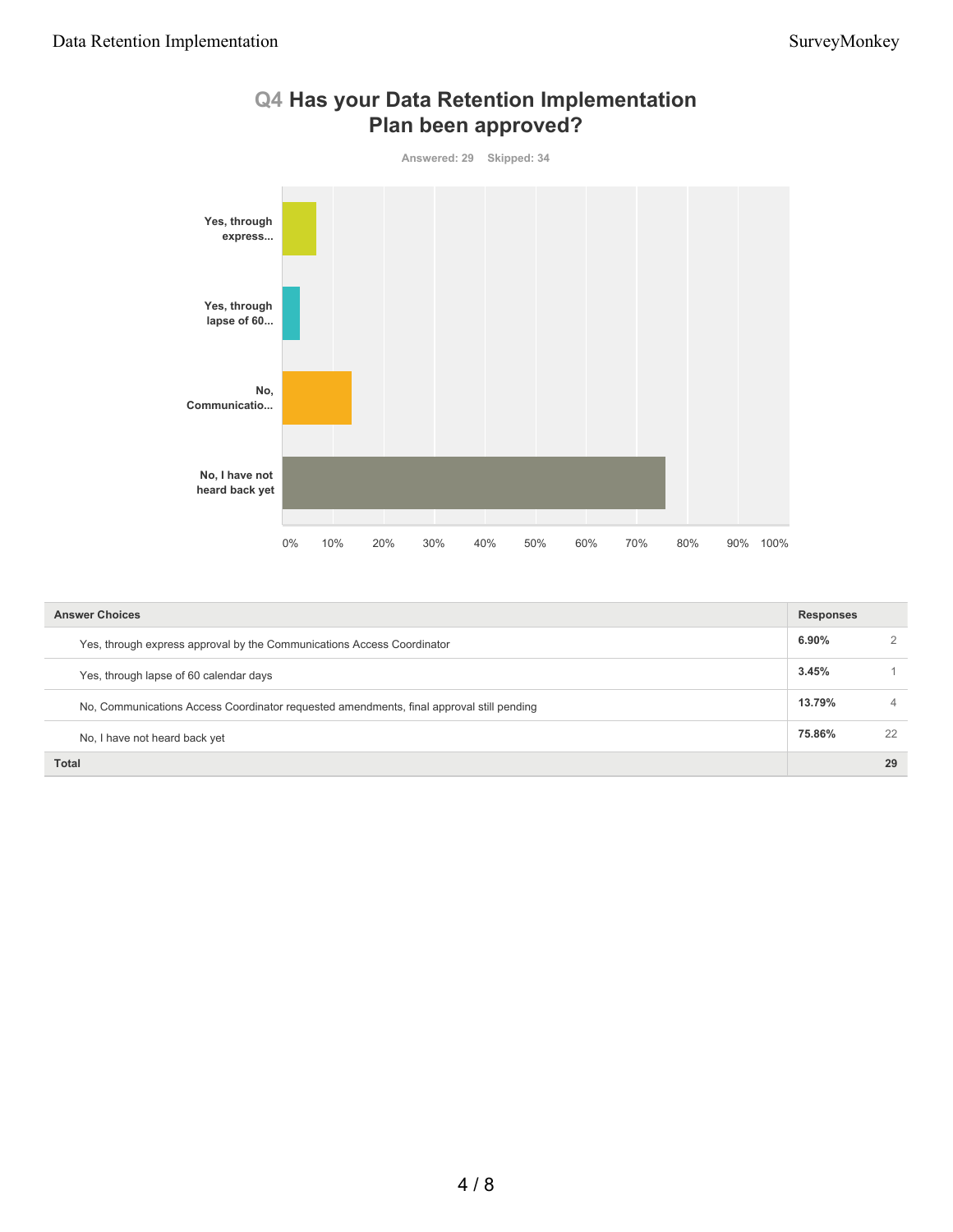# **Q5 Did you request - as part of your Data Retention Implementation Plan or any other formal documentation - a full or partial reimbursement of expenses that you have already incurred or will incur as a result of the new data retention and encryption obligations?**



| <b>Answer Choices</b> | <b>Responses</b> |    |
|-----------------------|------------------|----|
| Yes                   | 51.67%           | 31 |
| No                    | 48.33%           | 29 |
| <b>Total</b>          |                  | 60 |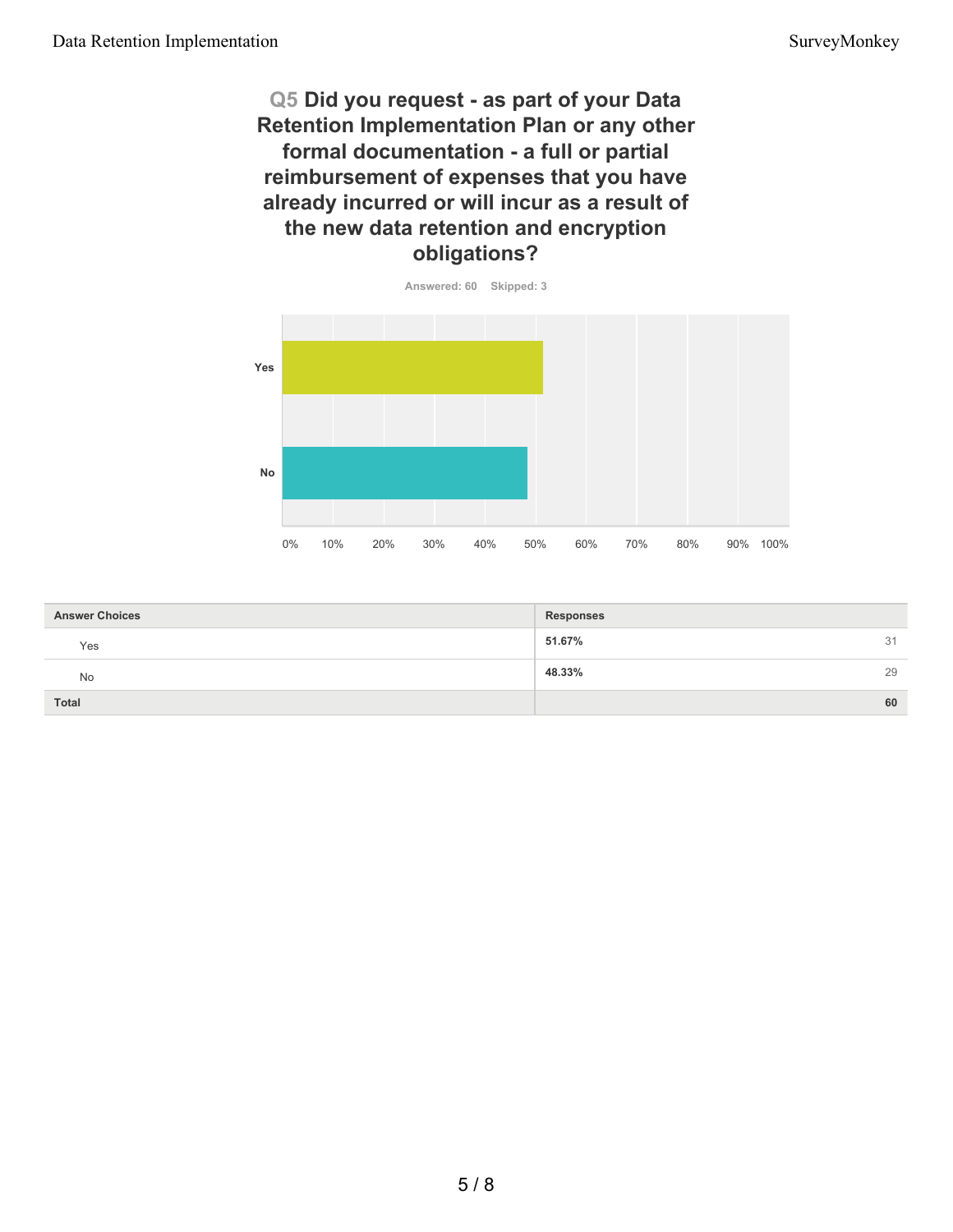**Q6 What do you estimate it has cost/will cost you to be able to comply with the new data retention and encryption obligations, i.e. initial one-off set-up costs only. (Irrespective of whether or not you have submitted a Data Retention Implementation Plan/application for exemption/variation, or whether or not you have requested reimbursement.)**



| <b>Answer Choices</b>      | <b>Responses</b>         |
|----------------------------|--------------------------|
| Less than \$1k             | 6<br>10.17%              |
| $$1k - $10k$               | 8.47%<br>5               |
| $$10k - $50k$              | 32.20%<br>19             |
| \$50k - \$250k             | 25.42%<br>15             |
| \$250k - \$1 million       | $\overline{7}$<br>11.86% |
| \$1 million - \$10 million | 6.78%<br>$\overline{4}$  |
| More than \$10 million     | 3<br>5.08%               |
| <b>Total</b>               | 59                       |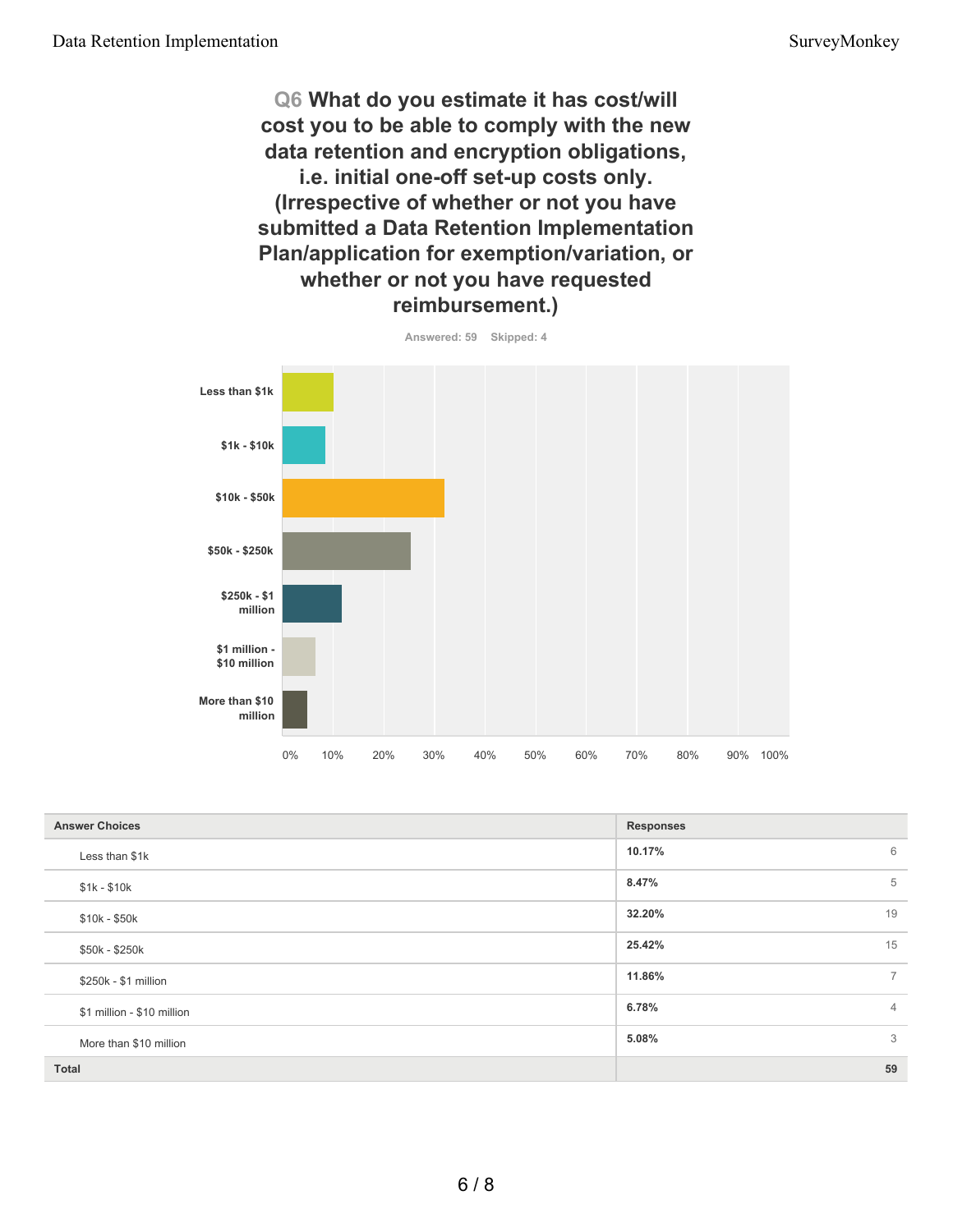

| <b>Answer Choices</b>                          | <b>Responses</b> |                |
|------------------------------------------------|------------------|----------------|
| Yes, for retention requirements                | 7.02%            | $\overline{4}$ |
| Yes, for encryption requirements               | 7.02%            | 4              |
| Yes, for retention and encryption requirements | 24.56%           | 14             |
| Not yet but I will do so soon                  | 22.81%           | 13             |
| <b>No</b>                                      | 38.60%           | 22             |
| <b>Total</b>                                   |                  | 57             |